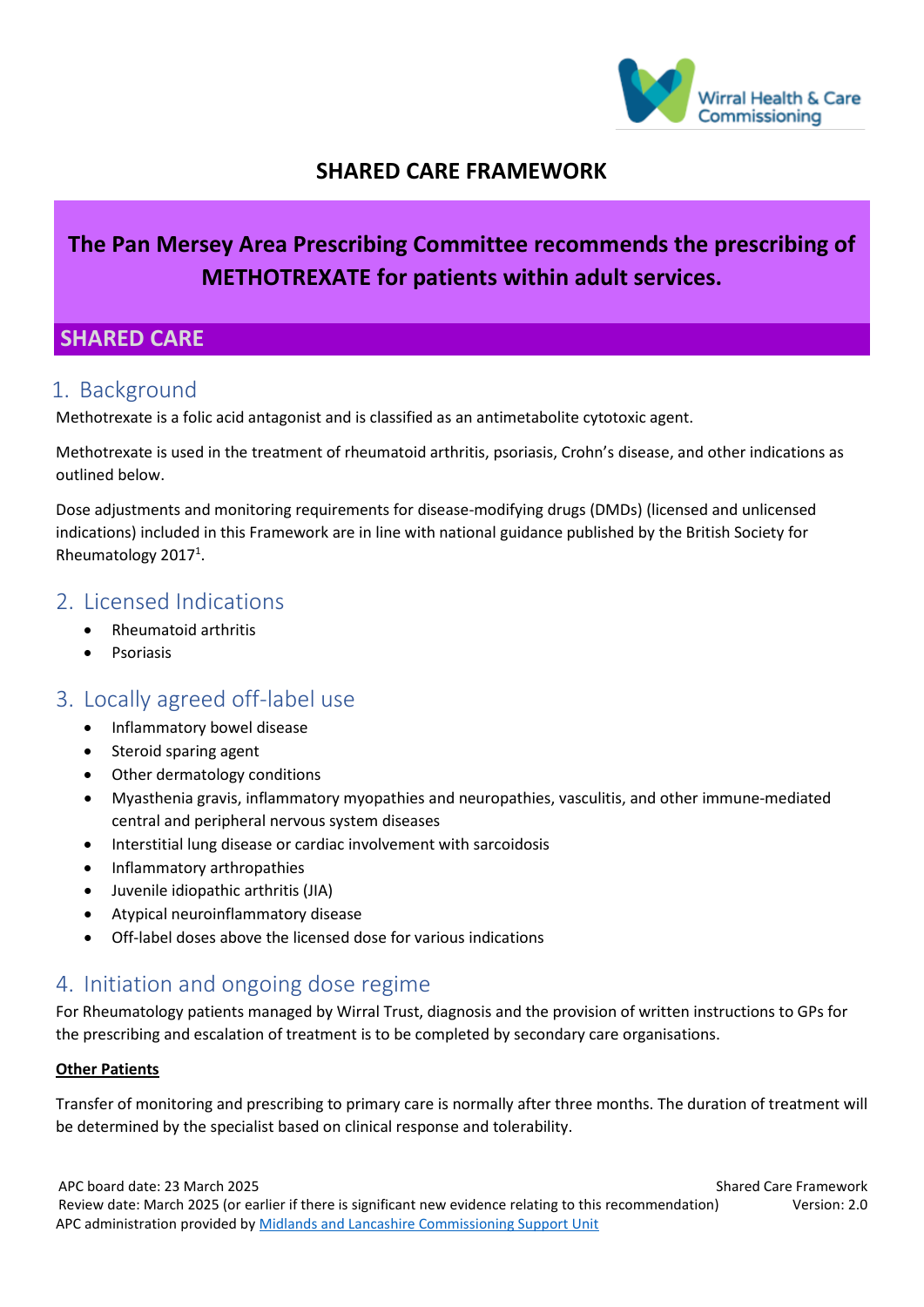#### Dosing information

The dose is variable (higher doses may be off-label) depending on the clinical indication and will be decided by the specialist initiating treatment. Time to response is variable. In psoriasis, a significant effect may not be seen before a month or more. For other indications, a response may not be expected before two to three months and in some cases may not occur until six months of treatment.

Lower doses may be considered in renal or hepatic impairment or in the elderly: chronic kidney disease (CKD)3, reduce dose by 50%; contraindicated in CKD 4+5.

The usual starting dose is 10-15mg once a week and increased by 2.5-5mg per week as directed by a specialist.

The maximum licensed oral dose in rheumatoid arthritis is 20mg.

Variable dose: the usual range is 2.5mg-30mg ONCE a WEEK on the same day each week.

All dose or formulation adjustments are the responsibility of the initiating specialist unless otherwise discussed and agreed with the primary care clinician.

Dose increases should be monitored using FBC, creatinine/eGFR, ALT and/or AST and albumin every two weeks for six weeks after a dose increase, then revert back to the previous schedule.

#### **Termination of treatment will be the responsibility of the specialist.**

# 5. Rheumatology patients managed by Wirral Trust - Baseline investigations to be undertaken by specialist, initial monitoring and dose titration to be undertaken by GP.

Other Patients - Baseline investigations, initial monitoring, and dose titration to be undertaken by specialist.

#### Baseline

- Height, weight, BP, FBC, creatinine/eGFR, ALT and /or AST, albumin.
- Vaccinations against pneumococcus and influenza are recommended.
- Shingles vaccine (Zostavax) is recommended as per the JCVI for eligible patients; however, it is contraindicated in doses greater than 0.4mg/kg/week
- Specialist to highlight in the first clinic letter notifying the GP of the decision to initiate DMDs that the GP will need to give the shingles vaccine if the patient is aged 70 years or older and for those 69 years and younger but are deemed clinically eligible for Zostavax by the specialist team. The pneumococcal vaccine should also be administered, if not already given. The GP should also be advised to add the patient to the influenza vaccine list.
- DMDs should be started two to four weeks AFTER administration of the shingles vaccine (Zostavax) as stated in the Green Book, therefore the specialist team should arrange this with the GP, in a timely manner so as not to delay commencement of DMDs.
- For hepatology indications, a fibroscan should be carried out before initiation
- Patients should be assessed for comorbidities that may influence DMD choice, including evaluation of respiratory disease and screening for occult viral infection
- Treatment should not be started for 4 weeks after live vaccines (eg oral typhoid, MMR, BCG, yellow fever)

#### Initiation

- FBC, creatinine/eGFR, ALT and /or AST and albumin every two weeks until on stable dose for six weeks.
- Once on a stable dose, monthly FBC, creatinine/eGFR, ALT and /or AST and albumin for three months.

Thereafter, FBC, creatinine/eGFR, ALT and/or AST and albumin at least every 12 weeks.

Baseline chest X-ray according to indication. Spirometry in smokers, patients with known respiratory disease or older than 65 years.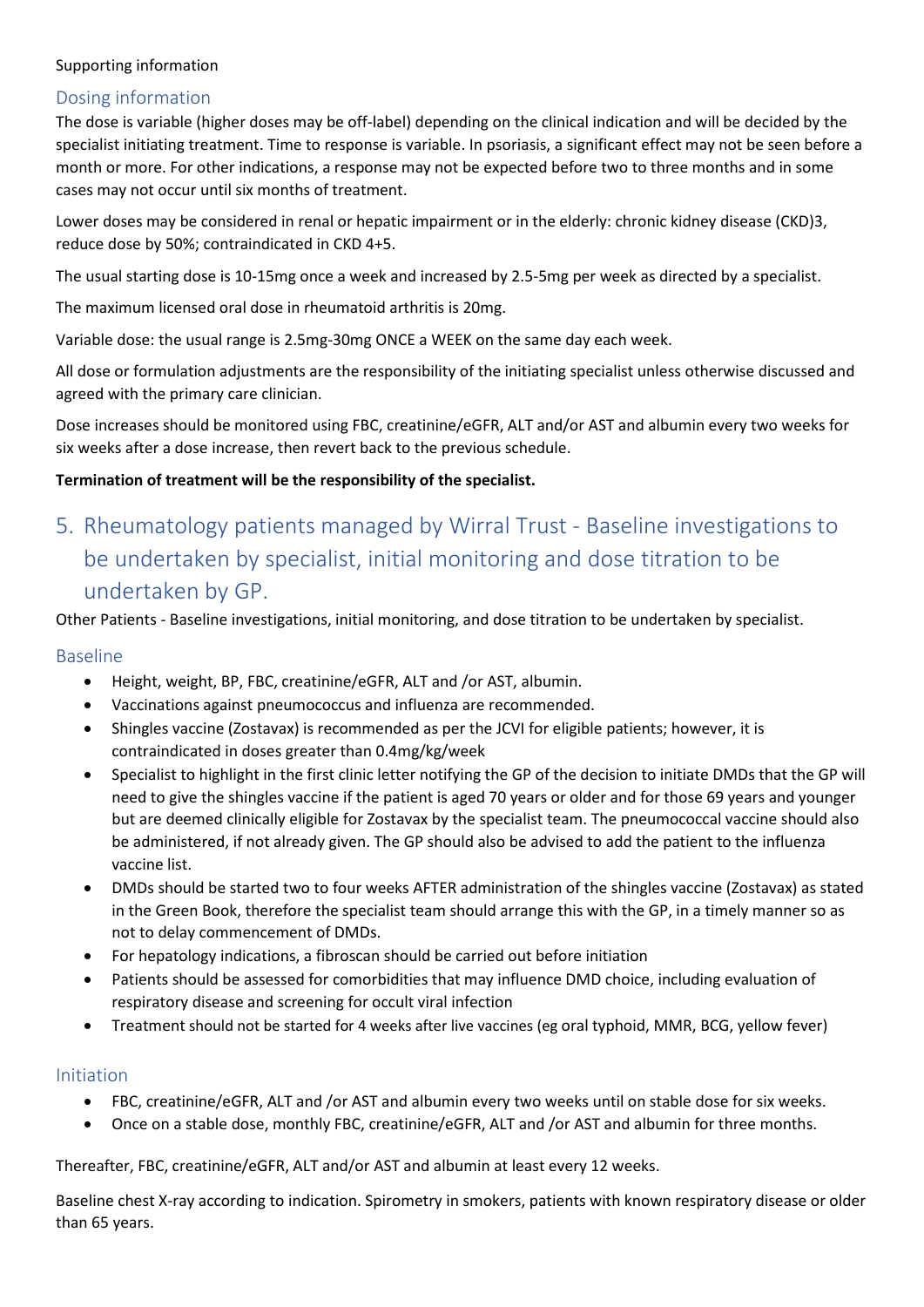# 6. Ongoing monitoring requirements to be undertaken by primary care

| Monitoring                                                                                                                                                                                                                                                                               | Frequency                                                                                                                                                                                                                                                                                                                                                                                                                                                                                                                |
|------------------------------------------------------------------------------------------------------------------------------------------------------------------------------------------------------------------------------------------------------------------------------------------|--------------------------------------------------------------------------------------------------------------------------------------------------------------------------------------------------------------------------------------------------------------------------------------------------------------------------------------------------------------------------------------------------------------------------------------------------------------------------------------------------------------------------|
| FBC, Creatinine/eGFR, ALT and/or AST, Albumin<br>CRP and ESR (rheumatology patients only)                                                                                                                                                                                                | After the initial monitoring period (see section 5), every<br>12 weeks, or more frequently in patients at higher risk<br>of toxicity as advised by the specialist team. NB: Some<br>of the initial monitoring (likely to be 1-2 months of<br>monthly monitoring) may take place in primary care.<br>The exact frequency of the monitoring is to be<br>communicated by the specialist in all cases.<br>When methotrexate is prescribed with leflunomide,<br>monthly monitoring is recommended for the first 12<br>months. |
| P3NP (psoriasis patients only)<br>This test can be requested via the EMIS or Vision<br>system and the normal range is 1.7-4.2 micrograms/L.<br>Three P3NP levels >4.2mcg/L but <8.0mcg/L or two<br>P3NP levels >8.0mcg/L over a 12-month period should<br>be reported to the specialist. | Annually or every 12 weeks after a raised value<br>$($ >4.2mcg/L)<br>NB: There is a 4-week turnaround for this test.                                                                                                                                                                                                                                                                                                                                                                                                     |

# 7. Pharmaceutical aspects

#### Route of administration

Oral or subcutaneous injection

#### Formulation

Oral – **only the 2.5mg strength tablet is to be prescribed**, irrespective of dose, to avoid overdose with the 10mg tablet.

Solution for injection, various strengths, pre-filled syringe - methotrexate injection must be prescribed using the brand name and also the generic name (if this facility is available on the prescribing system).

#### Administration details

The day of the week should be specified and consistent. The provision of cytotoxic waste disposal needs to be arranged according to locally commissioned service.

#### Other important information

Patients should also receive folic acid 5mg tablets daily, one to six times a week during treatment with methotrexate (but not on the same day as methotrexate) as advised by the specialist. Folic acid is to be prescribed by the specialist until the GP takes over the prescribing of methotrexate.

### 8. Contraindications

Please note this does not replace the Summary of Product Characteristics (SPC) and should be read in conjunction.

- Hypersensitivity
- Significantly impaired hepatic function
- Significantly impaired renal function (CKD 4 + 5)
- Pre-existing blood dyscrasia
- Severe acute or chronic infections and immunodeficiency syndrome
- Methotrexate should not be used concomitantly with drugs with antifolate properties eg trimethoprim
- **Pregnancy and breastfeeding**
- Hypersensitivity to methotrexate or any of its excipients.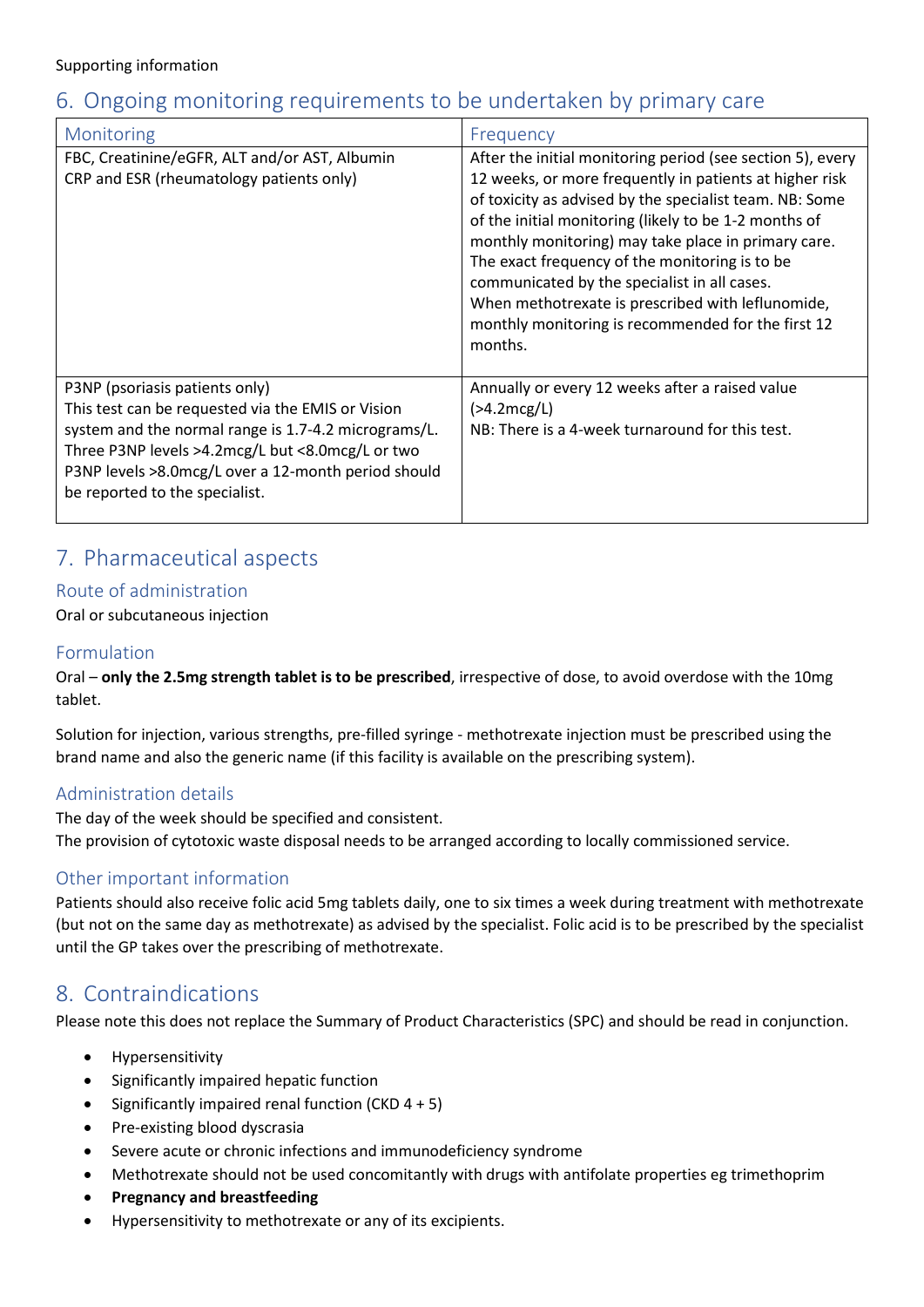• SPC cautions administration of live vaccines; however, JCVI and BSR recommend that oral DMD therapy at standard doses is not a contraindication in most patients, clinician discretion is advised.

### 9. Significant drug interactions

For a comprehensive list consult the BNF or Summary of Product Characteristics. [SPC](https://www.medicines.org.uk/emc/search?q=methotrexate)

Seek advice from the initiating specialist if there are any concerns about interactions.

Concomitant administration of folate antagonists such as trimethoprim, co-trimoxazole, and nitrous oxide should be avoided.

# 10.Adverse effects and management

| Adverse effect                                                                                    | Management                                                                                                        |
|---------------------------------------------------------------------------------------------------|-------------------------------------------------------------------------------------------------------------------|
| Abnormal bruising or severe sore throat                                                           | Stop the drug until FBC results are available, contact<br>the Specialist Practitioner (SP)                        |
| New or increasing dyspnoea or dry cough                                                           | Stop the drug and contact SP urgently.                                                                            |
| Fall in WCC < 3.5 x $10^9$ /l                                                                     | Stop the drug and contact SP.                                                                                     |
| Fall in neutrophils < $1.6 \times 10^9$ /l                                                        |                                                                                                                   |
| Fall in platelets <140 x $10^9$ /l                                                                |                                                                                                                   |
| Increased MCV >105f/l                                                                             | Check folate, B12 and TSH, treat if abnormal, contact SP<br>for advice and management if normal.                  |
| Unexplained reduction in albumin <30g/l (added from<br>BSR)                                       | Stop the drug and contact SP.                                                                                     |
| Abnormal LFTs - AST or ALT > 100U/I                                                               |                                                                                                                   |
| Rash                                                                                              |                                                                                                                   |
| Mouth ulcers                                                                                      |                                                                                                                   |
| Taste loss                                                                                        | Reassure, continue the drug.                                                                                      |
| Nausea, vomiting, diarrhoea                                                                       | Discuss with SP. N.B. nausea relating to methotrexate<br>should be managed initially by prescribing anti-emetics. |
| Increase in serum creatinine > 30% over a period of 12<br>months or less OR decline in eGFR > 25% | Contact SP if new or unexplained renal impairment                                                                 |

## 11. Advice to patients and carers

The specialist will counsel the patient about the benefits and risks of treatment and will provide the patient with any relevant information and advice, including patient information leaflets on individual drugs.

## 12. Pregnancy and breast feeding

- **•** Contraindicated in pregnancy and breast feeding. The manufacturer advises effective contraception<sup>2</sup> during and for at least six months after treatment in both men and women. Patients planning to become pregnant should be seen by a specialist.
- In the case of inadvertant exposure to low-dose methotrexate in pregnancy, the drug should be stopped immediately, folate supplementation (5mg/day) continued, and a careful evaluation of foetal risk carried out by local experts<sup>3</sup>. If a patient becomes pregnant while on treatment, they should be referred back to the hospital immediately for review.
- Methotrexate is present in breast milk in low concentrations, breast feeding should be stopped before treatment.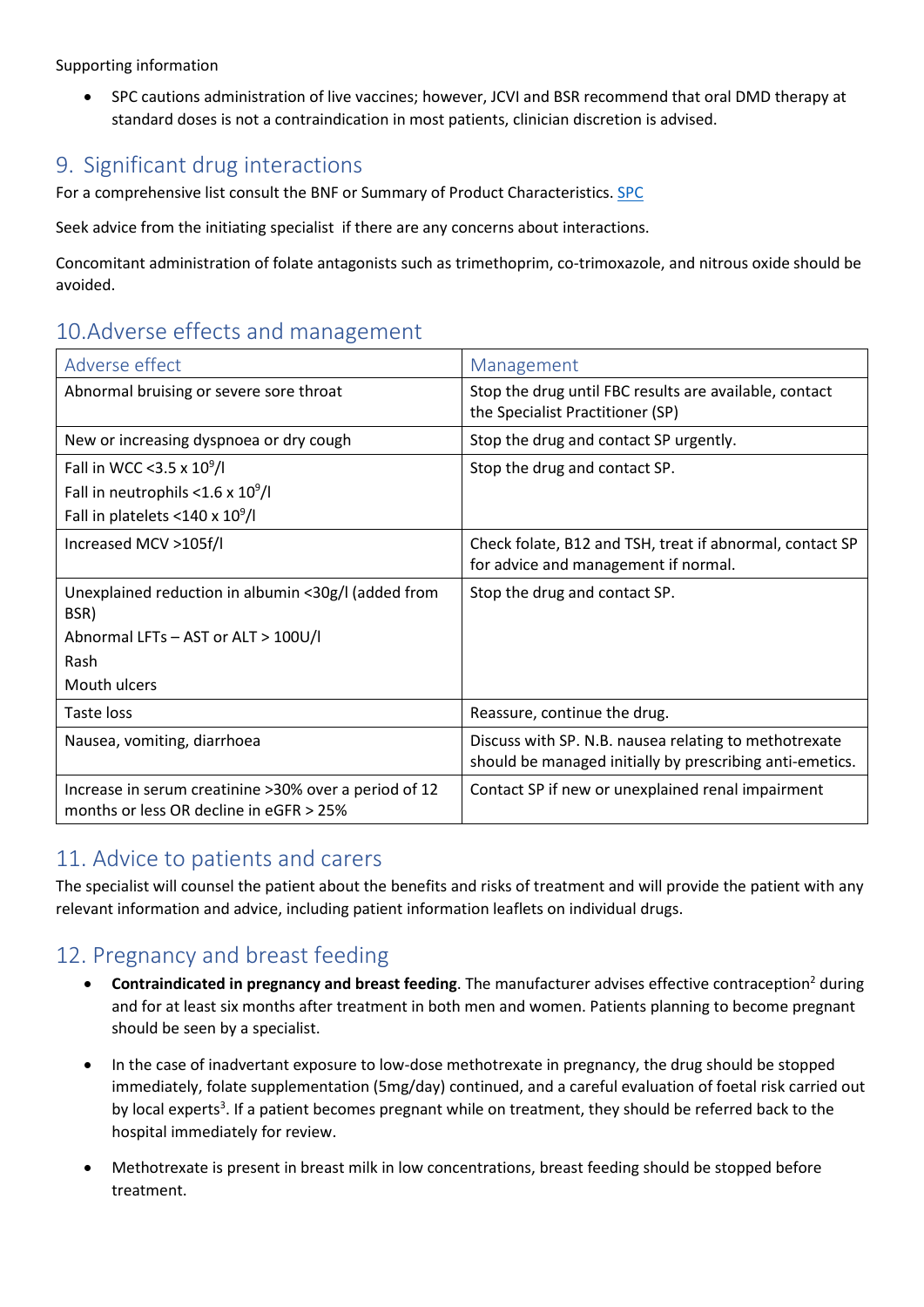**It is the responsibility of the specialist to provide advice on the need for contraception to male and female patients on initiation and at each review but the ongoing responsibility for providing this advice rests with both the GP and the specialist.**

## 13. Specialist contact information

See appendix 2

## 14. Additional information

Where patient care is transferred from one specialist service or GP practice to another, a new shared care agreement must be completed.

#### 15. References

1. BSR (2017) [BSR and BHPR guideline for the prescription and monitoring of non-biologic disease-modifying anti](https://academic.oup.com/rheumatology/article/56/6/865/3053478?login=false#97289271)[rheumatic drugs](https://academic.oup.com/rheumatology/article/56/6/865/3053478?login=false#97289271)

2. MHAR (2010) [Medicines with teratogenic potential: what is effective contraception and how often is pregnancy](https://www.gov.uk/drug-safety-update/medicines-with-teratogenic-potential-what-is-effective-contraception-and-how-often-is-pregnancy-testing-needed)  [testing needed?](https://www.gov.uk/drug-safety-update/medicines-with-teratogenic-potential-what-is-effective-contraception-and-how-often-is-pregnancy-testing-needed)

3. BSR (2016) [BSR and BHPR guideline on prescribing drugs in pregnancy and breastfeeding—Part I: standard and](https://academic.oup.com/rheumatology/article/55/9/1693/1744535)  [biologic disease modifying anti-rheumatic drugs and corticosteroids](https://academic.oup.com/rheumatology/article/55/9/1693/1744535)

4. [The Green Book - Immunisation against infectious diseases](https://www.gov.uk/government/collections/immunisation-against-infectious-disease-the-green-book#the-green-book)

### To be read in conjunction with the following documents.

- 1. Policy for Shared Care (Appendix 1).
- 2. Shared care agreement (Appendix 2).

When two or more DMDs are initiated, one shared care agreement form should be completed that includes all relevant drugs.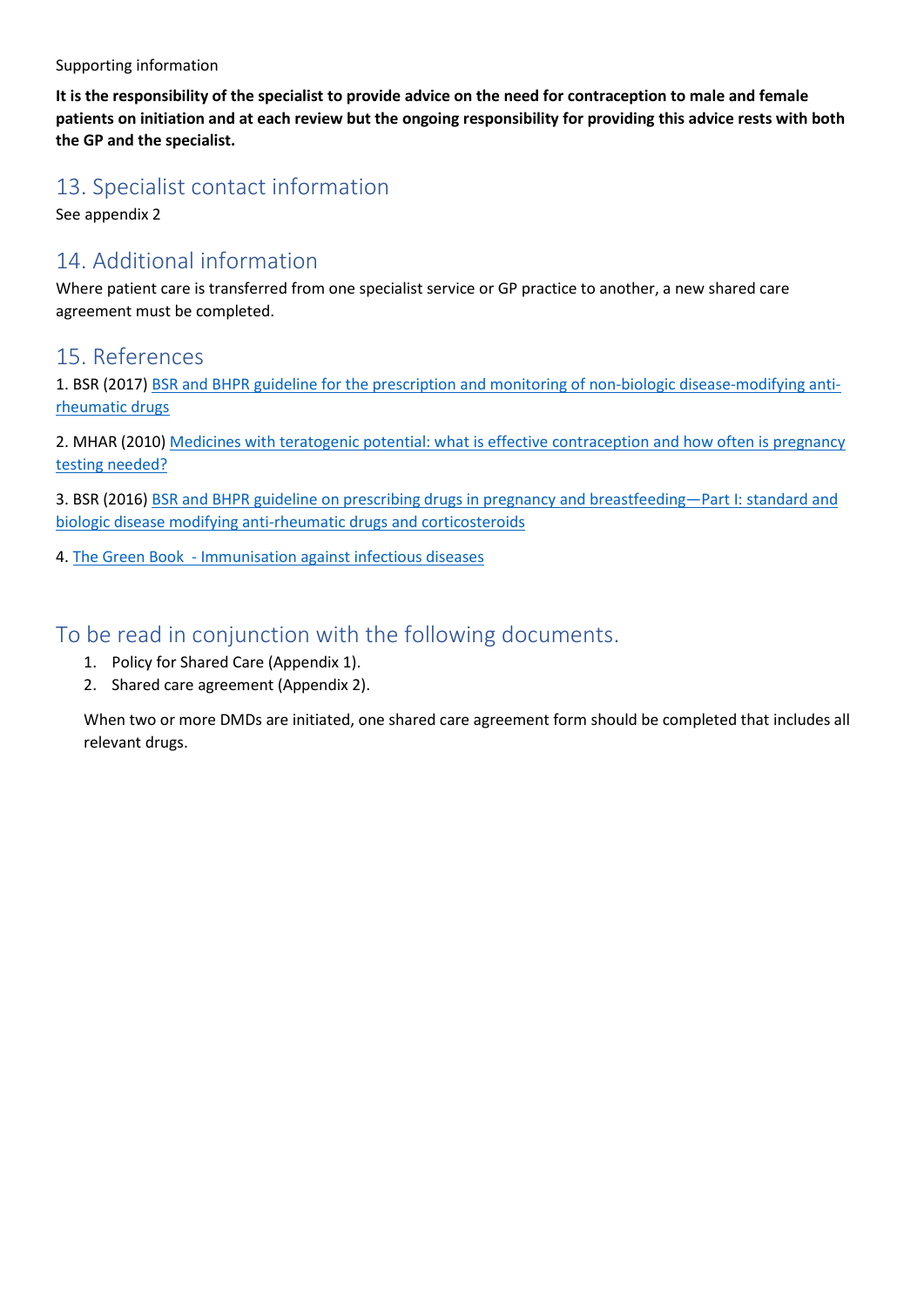## Appendix 1

# Policy for Shared Care

Shared care is only appropriate if it provides an optimum solution for the patient, and it meets the criteria outlined in the shared care section of th[e Pan Mersey Definitions and Criteria for Categorisation of Medicines.](https://www.panmerseyapc.nhs.uk/media/1393/rag_criteria.pdf)

Before prescribing responsibilities are transferred to primary care:

- > Prescribing responsibility will only be transferred when the consultant and the patient's GP agree that the patient's condition is stable.
- > All information required by the shared care framework for the individual medicine has been provided to the patient's GP.
- > Patients will only be referred to the GP once the GP has agreed to the Shared Care Agreement and returned signed copies.

Inherent in any shared care agreement is the understanding that participation is at the discretion of the GP, subject to the availability of sufficient information to support clinical confidence.

## Specialist Responsibilities in Shared Care

- > For Rheumatology patients under Wirral Trust, Specialist to ensure baseline monitoring of full blood count and biochemical profile as described by the shared care framework.
- > For all other patients, Specialists to initiate the medicine, prescribe, monitor for toxicity and efficacy as described by the shared care framework until the patient is stabilised.
- > To ensure the patient or their carer:
	- $>$  Is counselled with regard to the risks and benefits of the medicine.
	- > Provide any necessary written information to the patient with regard to the individual medicine including patient information leaflets on individual drugs.
	- > Obtain and document informed consent from the patient when any medicines are prescribed for an off-label indication for any condition
- $>$  To be familiar with the shared care framework.
- > To provide all information to the patient's GP as required by the shared care framework when prescribing responsibility is initially transferred and at any subsequent times as necessary for safe and effective treatment of the patient.
- $>$  To assess the patient regularly as necessary for the duration of therapy.
- > To review the patient promptly if required by the GP concerned.
- > To meet any additional requirements as required by the individual medicine shared care framework.
- > To communicate the failure of a patient to attend a routine hospital review and advise the GP of appropriate action to be taken.
- > Addition of a second DMD: Following the addition of a new drug to an existing regime covered by a Shared Care Agreement, the Specialist must initiate, prescribe, and monitor the new drug in accordance with the relevant shared care agreement including subsequent review and inform the GP of this. A new Shared Care Agreement must then be initiated for the new drug.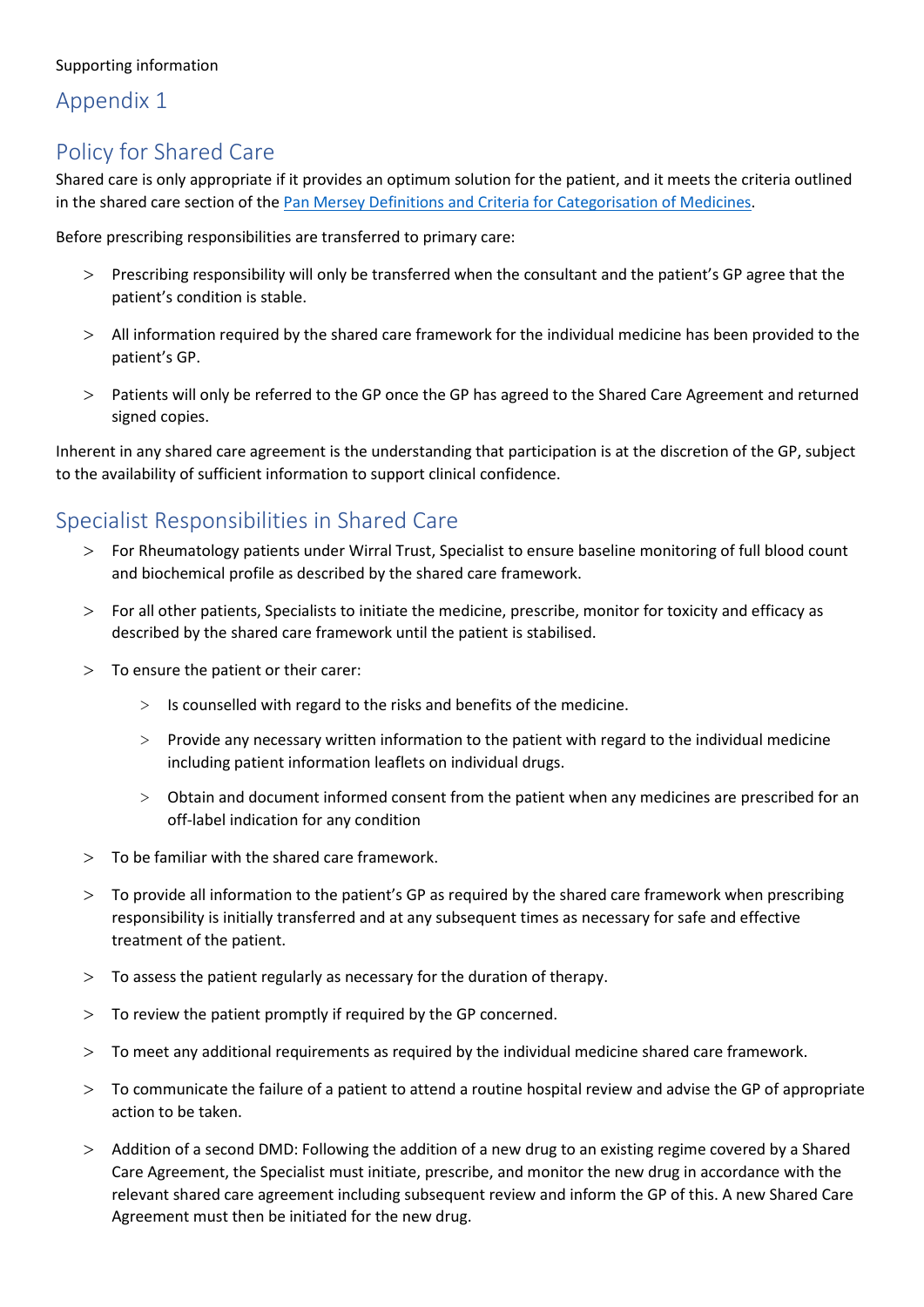# Primary Care Responsibilities in Shared Care

> To reply to a written request for Shared Care within 21 days ensuring both copies of the Shared Care Agreement are signed if appropriate.

If agreeing to shared care, the GP is asked:

- > To provide prescribe or manage and monitor the medicine as advised by the Specialist and in line with the individual Shared Care Framework.
- $>$  To review the patient as required by the Shared Care Framework
	- To make appropriate and contemporaneous records of prescribing and/or monitoring and to note the existence of the Shared Care Agreement on the patient`s clinical record. A Snomed code of "268529002 Shared Care- Specialist/GP" can be used.
- $>$  To be familiar with the individual Shared Care Framework.
- > To report any adverse effects of treatment to the specialist team.
- > To inform the Specialist of any relevant change in the patient's circumstances.
- > To seek Specialist advice as appropriate.
- > To meet any additional requirements as required by the individual Shared Care Framework.
- > To respond to Specialist communication relating to any change or addition to the patient's treatment covered by the Shared Care Agreement.

Where the GP wishes to withdraw prescribing, for example when the patient fails to attend for monitoring, they need to give the specialist team a minimum of 14 days' notice of their need to resume responsibility for prescribing. The specialist is required to acknowledge this request within the 14-day time period.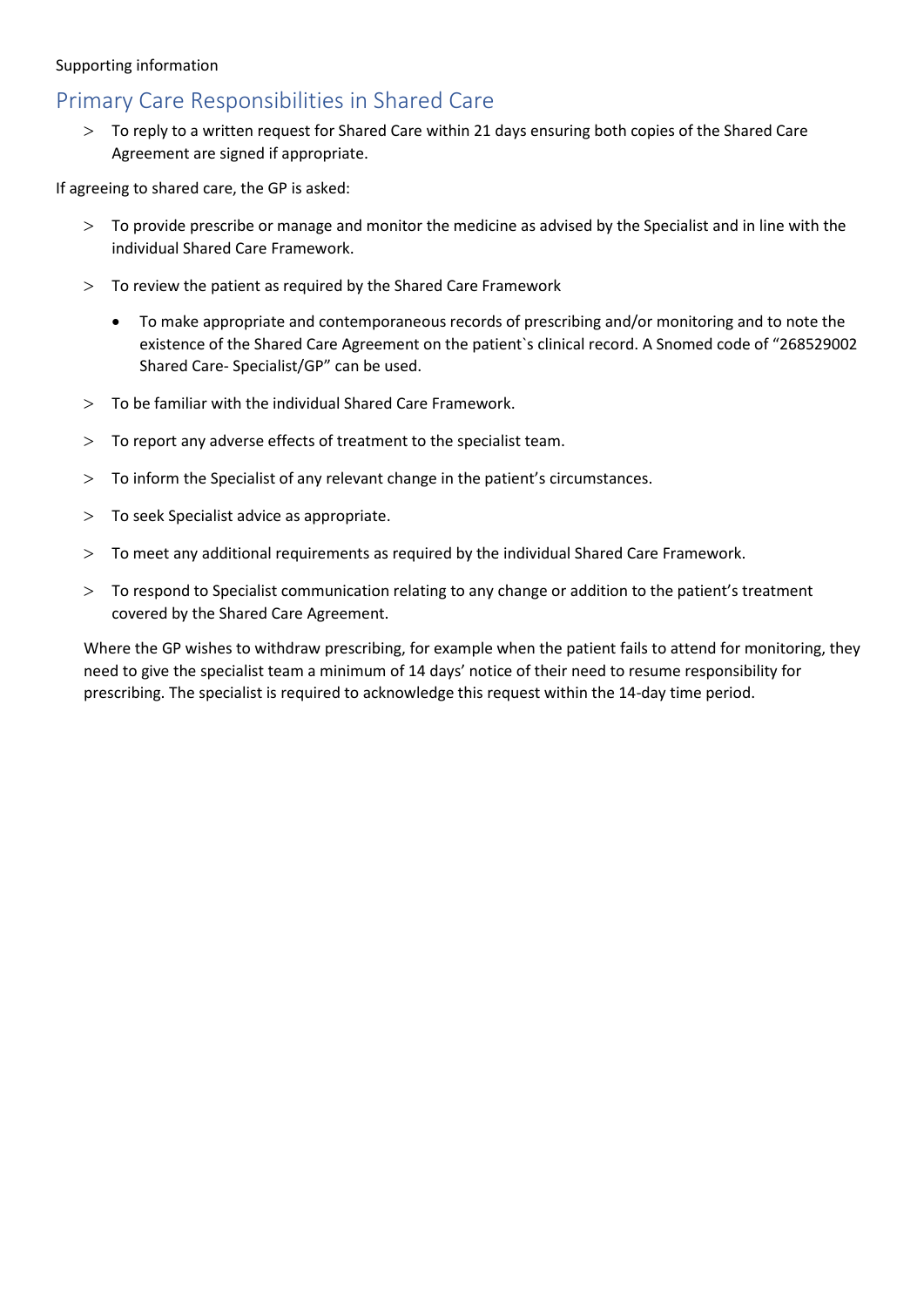# Appendix 2

# Shared Care Agreement

### **Disease modifying drugs (DMDs)**

Request by Specialist Clinician for the patient's GP to enter into a shared care agreement

| Part 1                                                                                                                                           |                                |                                          |
|--------------------------------------------------------------------------------------------------------------------------------------------------|--------------------------------|------------------------------------------|
| To be signed by Consultant /Prescribing member of Specialist Team (circle or underline as appropriate)                                           |                                |                                          |
| Date                                                                                                                                             |                                |                                          |
|                                                                                                                                                  |                                |                                          |
|                                                                                                                                                  |                                | Please add patient addressograph<br>here |
|                                                                                                                                                  |                                |                                          |
|                                                                                                                                                  |                                |                                          |
|                                                                                                                                                  |                                |                                          |
|                                                                                                                                                  |                                |                                          |
| I request that you prescribe (include doses)                                                                                                     |                                |                                          |
|                                                                                                                                                  |                                |                                          |
|                                                                                                                                                  |                                |                                          |
|                                                                                                                                                  |                                |                                          |
|                                                                                                                                                  |                                |                                          |
| for the above patient in accordance with the enclosed shared care framework.                                                                     |                                |                                          |
| Last Prescription Issued:  /  /                                                                                                                  | Next Supply Due:  /  /         |                                          |
| Date of last blood test:  /  /                                                                                                                   | Date of next blood test:  /  / |                                          |
|                                                                                                                                                  |                                |                                          |
| I confirm that the patient has been stabilised and reviewed on the above regime in accordance with the Shared Care<br>Framework and Policy.      |                                |                                          |
| I confirm that if this is a Shared Care Agreement for a drug indication which is unlicensed or off label, informed<br>consent has been received. |                                |                                          |
| <b>Details of Specialist Clinicians</b>                                                                                                          |                                |                                          |
|                                                                                                                                                  |                                | Date ___________________________         |
| Consultant / Prescribing member of Specialist Team (circle or underline as appropriate)                                                          |                                |                                          |
|                                                                                                                                                  |                                |                                          |
| In all cases, please also provide the name and contact details of the Consultant.                                                                |                                |                                          |
| When the request for shared care is made by a prescriber who is not the specialist, it is the supervising consultant                             |                                |                                          |

who takes medico-legal responsibility for the agreement.